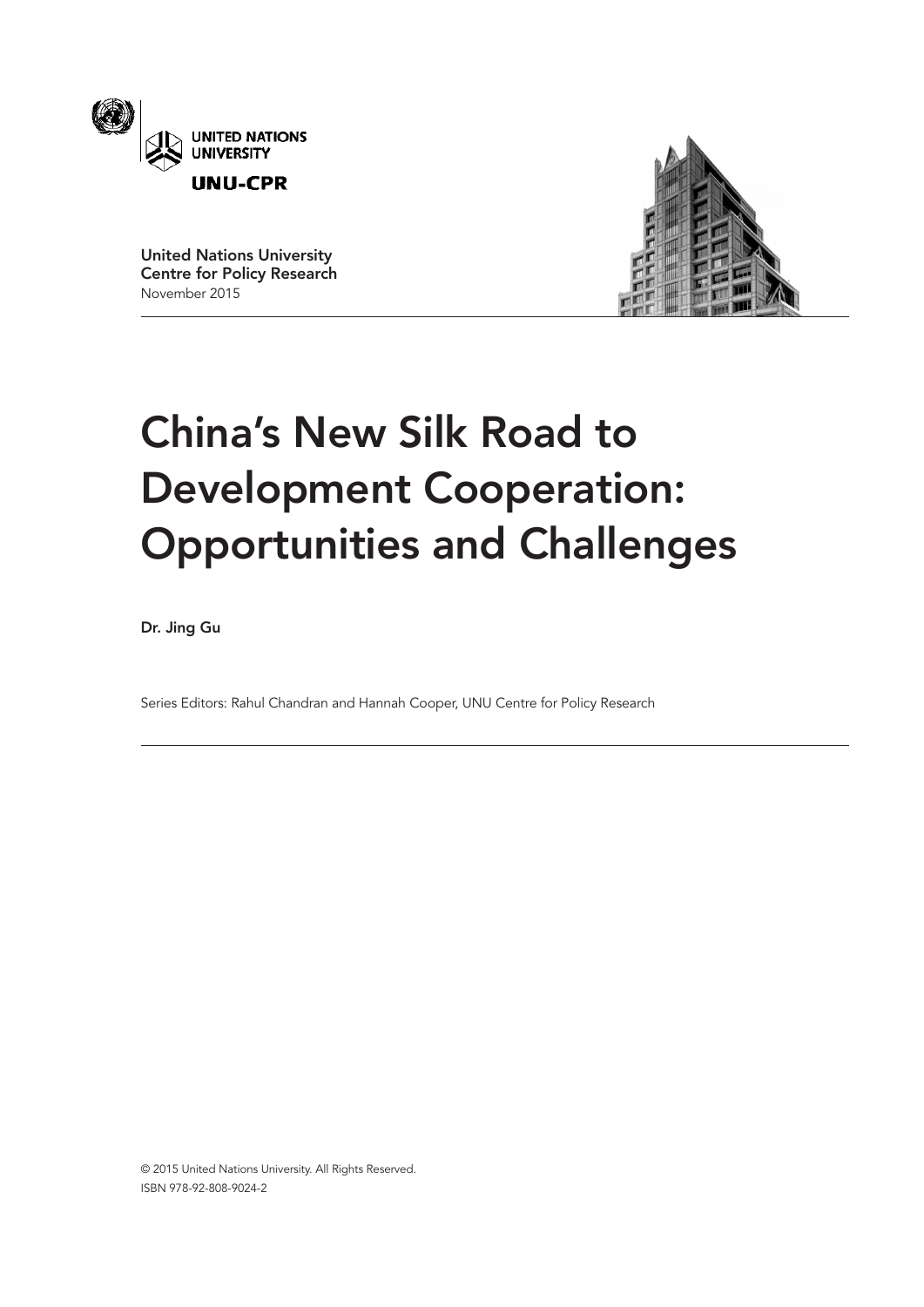#### Introduction

In recent years, there has been intense debate about the nature of the contribution made by Chinese development cooperation, especially in Africa and Asia. The question of what role the Chinese state and Chinese 'state capitalism' play in Africa's development in particular has fascinated the world. China's increasing role as a provider of development assistance, and the broader impact of its economic engagement overseas, is the subject of considerable interest and debate both within and outside of China.The literature ranges from studies on China's aid approaches and country or regional case studies, to research specifically focusing on aid data or single projects or sectors. These perspectives are often polarized. But while many argue that China's primary interest is in accessing raw materials and exporting its labor and goods,<sup>1</sup> the reality is of course more nuanced.2 As 'traditional' Western donors are engaging China in development cooperation in efforts to form new joint-venture programs and facilitate mutual learning and understanding, China is also pursuing a grander international role for itself through new multilateral platforms, including the BRICS New Development Bank, the Asian Infrastructure Investment Bank, and the much-touted One Belt One Road initiative closer to home.

In an era where the 'traditional' aid discourses and the practices of 'emerging powers' in development cooperation are simultaneously reacting and evolving, communication and collaboration between Chinese and international policy researchers and practitioners has been limited. This has led to a knowledge gap and a deficit of understanding among different stakeholders. Given China's growing prominence as a source of development finance and as an institutional player, and the potential that it offers for poverty reduction and growth in low-income countries, there is a need for greater mutual understanding and engagement with this rising power.

In this context, the paper will explore the above issues in order to understand and interpret the Chinese discourse surrounding development cooperation. It discusses the differences between Chinese and Western approaches to aid, including whether the two are converging or diverging, and outlines the primary institutions and policies that guide China's activities in development cooperation. The chapter also discusses the new and emerging developments in China's development cooperation framework. Finally,

it discusses how best to engage with China in international development cooperation.

#### China's aid architecture

n response to growing concerns in the international community relating to China's foreign aid programs, in April 2011, the Chinese government published its first 'White Paper on Foreign Aid'.<sup>3</sup> In analyzing the White Paper, one can see that the discourse and ideology through which China frames its foreign aid is distinctive from that of Western aid approaches, especially on an ideological level.4 A second white paper on foreign aid, released in July 2014, reiterated the fundamental Chinese principles that underpinned the first document, and offered substantive statistics on aid flows in order to address international calls for greater transparency.

The institutional context of China's development cooperation is complex. China's foreign aid policy and implementation are primarily governed by four entities, namely, the State Council, and three ministries: the Ministry of Finance (MOF); the Ministry of Commerce (MOFCOM); and the Ministry of Foreign Affairs (MOFA). Theoretically, the State Council oversees all of China's aid programmes, while MOFCOM leads and coordinates China's foreign policy. This includes reviewing requests that come from MOFA that require approval, conducting feasibility studies for aid projects, choosing aid implementers and conducting project reviews. Under MOFCOM also exist two sub-divisions: the Department of Aid to Foreign Countries (DAFC) and the Executive Bureau of International Economic Cooperation (EBIEC).5 As a result of this complex architecture, Chinese researchers and journalists point to an internal coordination challenge that interferes with China's ability to do effective development, a problem that has been widely noted in the scholarly literature around China's fragmented political system.6 Beyond the three major ministries, there are also a multitude of actors involved in foreign aid and development projects, including ministries of health and education; local and provincial governments; and Chinese country embassies and economic counsellors' offices, who support large Chinese firms operating overseas. China's two major policy banks, China Exim Bank and the China Development Bank also play instrumental roles, particularly the former in the provision of concessional and interest-free loans. Many other actors, such as educational institutions, NGOs, hospitals and State-Owned Enterprises (SOEs) are also involved in the implementation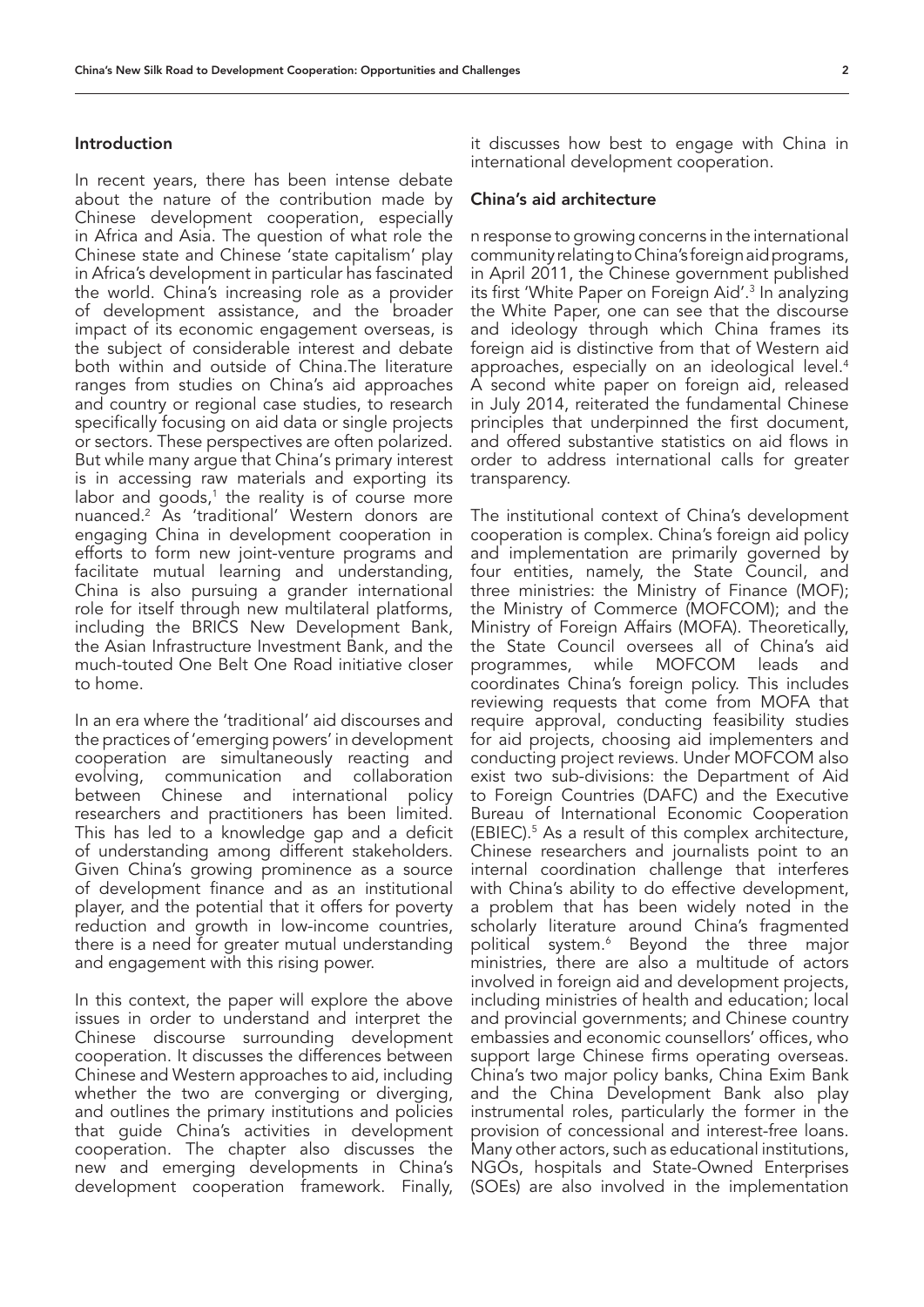of development cooperation projects, such as technical training programmes, educational exchanges, and infrastructure construction and management. It is important to emphasize that each of these actors have their own bureaucratic and economic interests, and vary in their degree of control from the central government. Indeed, the sheer number of Chinese firms, investors and entrepreneurs – both state-owned and private – operating overseas present significant coordination challenges for the government in its capacity for monitoring and oversight, sometimes creating challenges for China's public image in developing countries.

China's business sector has seen an increased role in its aid and development activities in the last decade, coinciding with the 'going global' strategy set out by the government in the early 2000s, which aimed to promote the international expansion of leading Chinese firms. This has become intertwined with many of China's development cooperation projects, most visibly in infrastructure and construction, and involves an extensive number and variety of overseas investment and expansion-promoting incentives. These include lower-cost loans, engineering contracts, diplomatic support, export tax exemptions, help with risk assessments, easier emigration approvals, insurance, and interest rate rebates.7

The differences between the Chinese and Western aid approaches mainly stem from China's own national development, including its experiences as a recipient of foreign aid. China's views on aid are also intricately tied to its recent history and its position in the international arena, and arguably those who view China from the outside might fail to see the complexities that are formed by China's own historical experience. Whereas the Western model is ideological as well as economic (such as the emphasis of donors on human rights, social welfare, and democracy), the Chinese emphasize 'a wider remit of economic relations'. This however, does not mean that aid is always economically motivated without political objectives.8

While China has begun to use the term 'international development cooperation' in response to the Western development discourse, the mainstream opinion that Chinese aid is primarily political continues to dominate. It is the Ministry of Foreign Affairs rather than MOFCOM that deals with China's strategic plan and foreign policies, an arrangement that creates tensions between the two ministries due to overlaps and conflicts in their jurisdictions. The recently established Department of International Economic Affairs, under MOFA, further blurs the current overlaps between the two ministries in terms of responsibility for international aid. This domestic institutional dilemma remains.

#### Ideology and practice in China's aid and development

As previously noted, China's approach to aid significantly differs from that of Western donors, and continues to evolve. An awareness of these differences in ideologies vis-à-vis Western approaches remains key to future successful development cooperation. As the 'White Paper on China's Foreign Aid' shows,<sup>9</sup> China's principles on foreign aid include five aspects:

- 1. Help recipient countries build their self-development
- 2. Impose no political conditions
- 3. Adhere to principles of equality, mutual benefit and common development
- 4. Strive for the best whilst remaining realistic
- 5. Keep pace with the times, pay attention to reform and innovation.

Among these principles, the first three are the key components that affect China's relationship with its recipients while the latter two concern China's self-regulation of its own policies. The second white paper (2014) on China's foreign aid begins by re-emphasizing these five aspects and adds one further principle, of 'keeping promises'—an indication of China's expressed commitment to its overseas development projects.<sup>10</sup> When we examine China's current aid policy in conjunction with the 'Eight Principles for Economic Aid and Technical Assistance to Other Countries', laid out by China's former premier Zhou Enlai in 1964,<sup>11</sup> there is a clear coherence and consistency in China's aid policy in the intervening decades.

China emphasizes that aid should be used to help recipient countries build up their selfdevelopment capacity, and that aid should not be used to impose political conditions on recipient countries nor intervene in their internal affairs. This is a marked divergence from the historical practice of Western aid institutions, notably under the dominant Washington Consensus, and the conditionality that marks loans from Western multilateral organizations. As the foundation of its foreign policy, China's Five Principles of Peaceful Coexistence crucially upholds the principles of mutual respect of sovereignty.<sup>12</sup> As part of China's foreign policy, foreign aid must also follow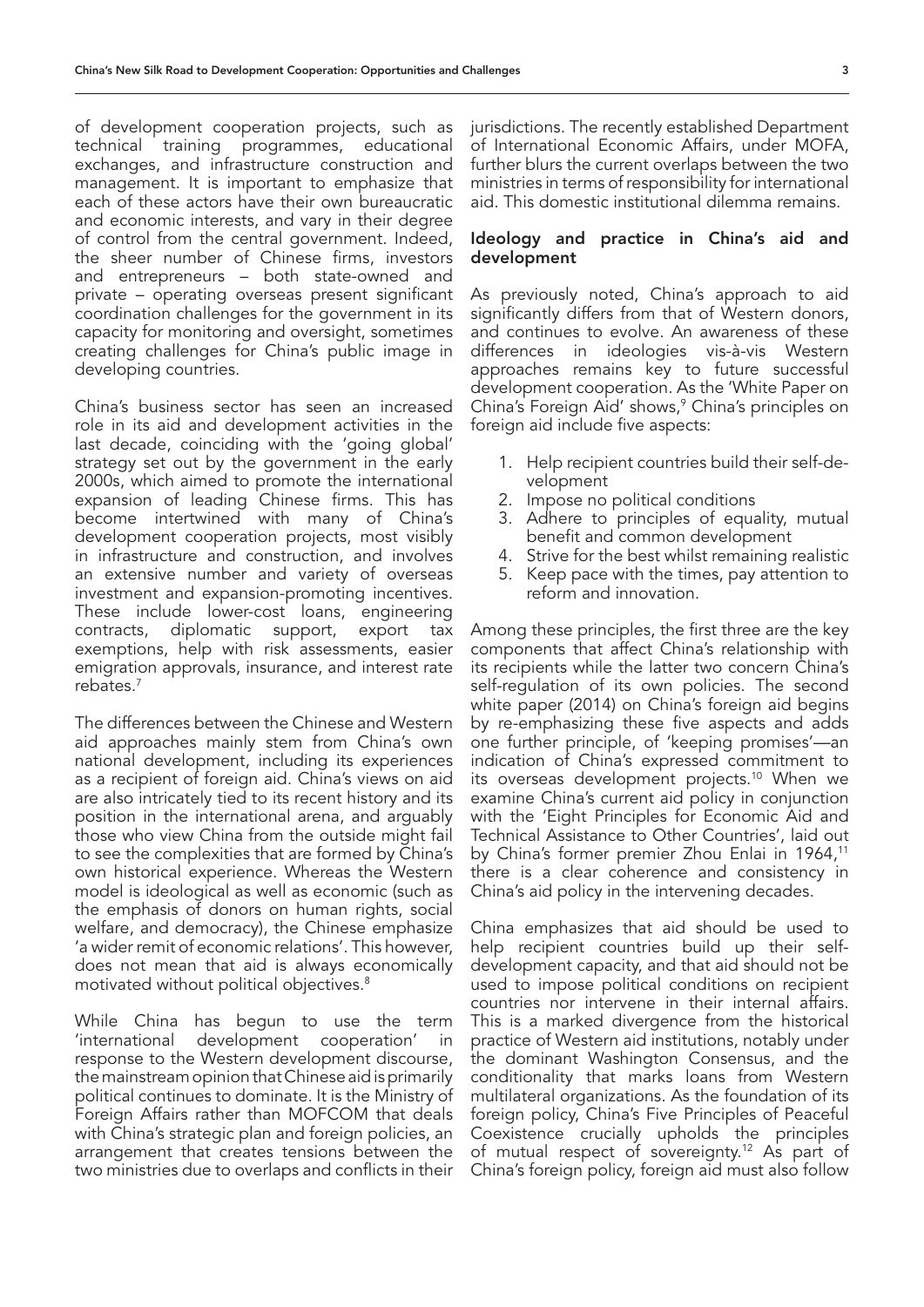this principle. To respect recipient countries' sovereignty implies a non-interventionist principle, which means that China does not impose political conditions on aid and has no intention of dictating the recipient countries' development path.

In practice, this means that zero-interest and concessional loans are usually given on a requestbased system to fund a specific project in the host country.13 China also offers interest-free loans through economic and technical cooperation agreements, which are allocated through agreement with the host government. This stands in contrast to Western aid agencies, which normally stipulate how and to which sectors aid money is distributed.

There is arguably an underlying paternalism to the practice of Western development agencies, and an assumption that these agencies understand what development is and how best to achieve it; thus when aid is provided, conditions are automatically put on their assistance. Consequently, developing countries lose their independence and autonomous capacity to choose their development course, which becomes overwhelmingly determined by the development path pushed by Western agencies. After the end of the Cold War, 'good governance' was championed by Western countries and development agencies as a necessary precondition for development, and this was equated with democratic institutions. As such, democratic reform became a Western precondition for many developing countries in return for aid.14 China's presence, alongside the other rising powers, as an alternative source of development finance has been a boon for lowincome countries, whose bargaining power vis-àvis the traditional donors has increased with the availability of choice.

There is a different understanding in Chinese discourse regarding the role of aid and economic development. In English language discourse and research scholarship, the discussion of aid and development are intertwined, as the study of development grew from the growing institutionalization of aid in government policies. In much of the discourse, there is a latent premise that low-income countries need aid to develop.15 However, in the Chinese context and discourse, discussion of development is rarely approached from the perspective of aid. Instead, it reflects China's belief in self-reliant development. China does not take a negative view toward aid and does believe that developing countries may benefit

from it; however, the precondition of accepting aid should be that the developing country's sovereignty and 'self-reliant development' be respected.

#### The state of the debate on development cooperation in China

China has diverse perspectives on development cooperation, but they come together in agreeing that aid is a part of foreign policy, and thus inseparable from the geopolitics of China's regional and global circumstances. Historical legacies of semi-colonialism, aid, and the effects of top-down programmes such as Structural Adjustment Plans, all influence China's perception of international development relations. This is further complicated by the dichotomy between DAC and non-DAC donors, and the power that aid relations have tended to give to donors visà-vis recipients. In contrast, the attractiveness of China as a potential donor is attributed to the perception that it is a partner in a more horizontal relationship where financial flows may be tied to commercial or diplomatic interests but not to political conditionalities. The benefit is mutual, if not necessarily equal. Thus, understanding China as a development actor means understanding not only the logic of geopolitical and global economic interests but also history. The Chinese people's perceptions of China's power position in the international arena are also important domestic drivers; these are always in continuous flux and should not be seen as fixed policy positions.<sup>16</sup>

China's development cooperation policies have a broad range of drivers and should not be taken a priori as representing only one set of interests. China stresses the importance of demand-driven cooperation. The exact nature of the demand (particularly whose demand it actually represents) may be hard to establish given the frequent mixing of finance with knowledge flows., But there seems to be significant interest from Low Income Countries (LICs) keen to engage in development cooperation with China, whose own development successes are important 'pull factors', making it a credible model and partner in development cooperation.

Equally, demand for collaboration also comes from established donors, who are interested in applying lessons from China's experience to their own development cooperation programmes through triangular or trilateral development collaborative frameworks. This trend was originally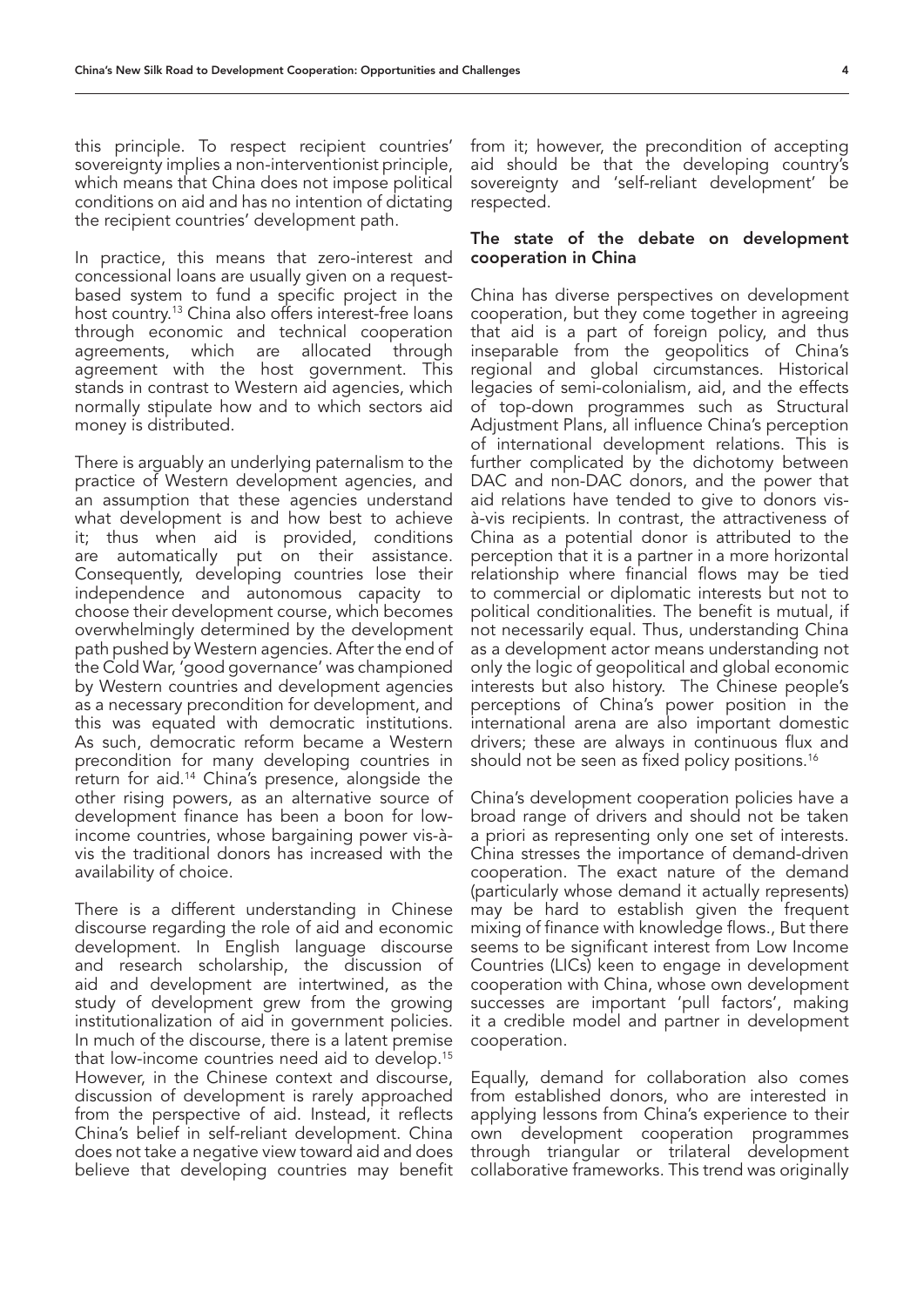hailed as one of the ways forward for more horizontal relations between DAC and non-DAC countries; such an approach would also help blur the lines between recipient and donor, in order to focus on development outcomes rather than the politics of aid. However, as we discuss below, this engagement must take place in a context that acknowledges the distinct values in China's aid and foreign policy, and recognizes a role for mutual learning—and thus mutual respect—in development cooperation frameworks.

#### China's place in the international development community

China is not the only rising power to play a significant role in international development cooperation. Other large countries such as India, Brazil, Mexico, Indonesia and Turkey have established a significant presence in this field. The BRICS and other emerging economies are a prominent part of the contemporary landscape of international development, and a deeper understanding of their role and significance is necessary. Beyond the BRICS membership, the dynamics of South-South dialogue and cooperation have been supporting bilateral and multilateral initiatives involving next wave 'emerging economies' such as Indonesia, Mexico and Turkey. Turkey, for example, has had a development partnership dialogue with Africa reaching back to 1998 and held the Second Turkey-Africa Partnership Summit in November 2014 in Malabo, Equatorial Guinea.<sup>17</sup> With that said, it is quite clear that the BRICS countries have particular characteristics that differentiate them in the international development domain. Developing from a process of dialogue begun in 2006, the organization and its members is distinguishable in a number of ways.

## Commonalities and differences

In terms of commonalities with the other BRICS, China shares the traits of having a large territory, large populations and impressive rates of GDP growth. The BRICS have a common acceptance of the idea that the state has a legitimate and important role to play in both domestic and international development; China in particular is an embodiment of the East Asian developmental state model that was previously so successful in countries like Japan and South Korea. Like the other BRICS, perhaps with the exception of the Russian Federation (which still faces substantial challenges of poverty, inequality, health and deprivation), China still classes itself as a developing country,

despite its economic successes. As with the other BRICS, China brings its own history of conflict, poverty and inequality, yet presents an example of successful reform, recovery and eventual growth and political stability. It holds both regional and global importance and influence, and it has started to establish itself as a new source of international development assistance and cooperation. Finally, China is also committed to a collective process of increased BRICS institutionalization.

There is a growing convergence around the new financial institutions and the broadening range of BRICS non-economic areas of dialogue and consultation, as well as an emerging approach to development cooperation. Within the BRICS countries there is a common belief in the importance of South-South Cooperation. There are two aspects to this cooperation. Firstly, it is seen by the BRICS members to be supplemental to North-South relations, facilitating triangular development cooperation strategies and projects. Secondly, although supplementary, South-South Cooperation is regarded as vitally-important in its own right, providing an important framework and trajectory for developing countries, emerging economies and BRICS. South-South cooperation emphasizes development partnerships and the BRICS grouping stresses that BRICS are 'partners', not 'donors'. Principles of South-South Cooperation, such as the emphasis on a multistakeholder approach that includes government and non-governmental actors,<sup>18</sup> have been very important in framing how some of the BRICS (particularly India and Brazil) define themselves as development cooperation providers.

In terms of differences, clearly, the BRICS members bring to the grouping very different geographies, histories, cultures and values as well as different political systems and cultures, economic and social systems. One major difference in political terms, quite evidently, centers on 'political democracy' and the way that the term is understood and practiced in the respective BRICS member states. Whilst India is widely recognized as the world's largest political democracy grounded in pluralistic, multi-party representative governmental system, Brazil, Russia and South Africa have labored hard to establish stable equivalent systems in recent decades, with Brazil and South Africa both stressing the importance of democratization in their development pathways at home and internationally. China, on the other hand, interprets democracy quite distinctly, retaining the paramount and 'vanguard' role of the Community Party as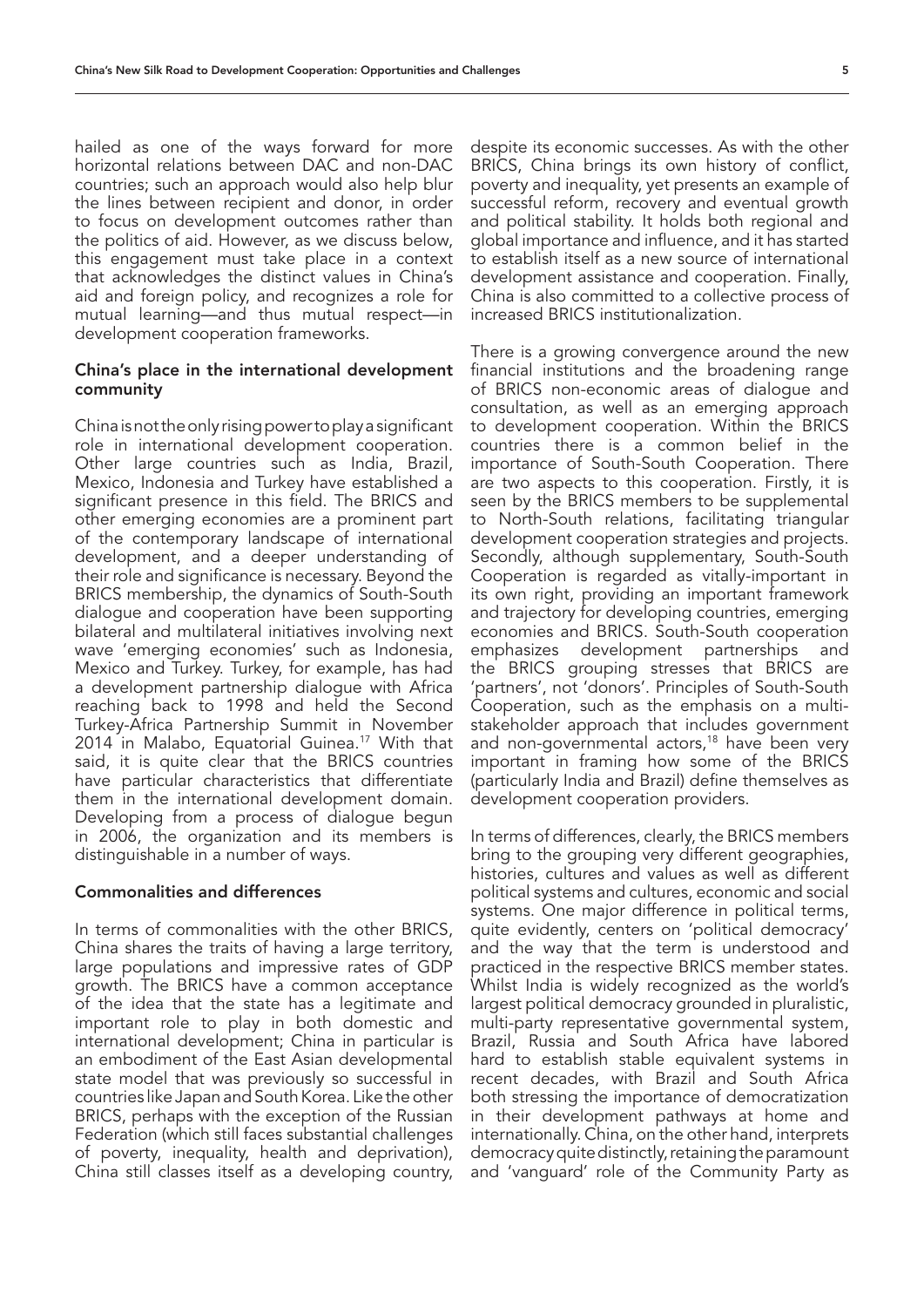central to the political and social system, both constitutionally and in practice, whilst promoting a market economy. This diversity gives rise to very different approaches to the role and purpose of civil society and non-governmental organizations, issues of transparency and accountability, civil and human rights, as well as freedoms of expression and role of the press and media. Such domestic issues overflow into analyses of international development practices, ranging from human rights to corporate social responsibility and the promotion of good governance.

History too plays an interesting and important contemporary role. For example, Brazil's initial steps in building development cooperation with Sub-Saharan African states reflected a shared experience of Portuguese colonialism and the linguistic and cultural legacies that have remained within the Lusophone countries. Brazil's approach has also drawn upon the historical roots with Africa originating in the European colonial slave trade there, offering Brazil an important theme of shared history and familial roots through which to foster and legitimize its development role in Africa within the South-South Cooperation and dialogue framework. The notion of 'shared experience' is also a strand evident in China's African development relations. China's own experience of Portuguese colonialism, on the island of Macao, provided China with a legitimate basis to establish a "Macao Hub", through which to promote, support and consolidate its relations with Lusophone countries in Africa and Latin America.

The pace of development assistance provision also varies, reflecting various factors such as the annual rates of growth, changes in government, policy and budget priorities. Here, the slowdown in economic growth in Brazil in recent years, domestic agenda priorities and a perceived stronger commercial character to its development cooperation seem to suggest a drawing-back in its assistance, whilst other countries such as India and China appear to be committed to increasing their assistance provision, despite a slowing of their own growth rates.

On the potential for Chinese cooperation with traditional development agencies including the UN, there are some key issues that should be taken into account:

#### Understanding the linkages between China's development policy and its internal affairs

China currently is in the process of deepening reforms and taking steps to strengthen its power regionally and globally, as seen in the 2014 establishment of the Asian Infrastructure Investment Bank (AIIB) and the "One Road One Belt" initiative.<sup>19</sup> The former, as of June 2015, has produced its Articles of Agreement, signed by all 50 founding members. Its stated mission, to support infrastructure development for the Asia-Pacific and address the region's mounting infrastructure needs, has been generally positively received by the Western multilaterals such as the World Bank, and ADB, and boasts a number of key European states within its founding members. The "One Road One Belt" initiative has a greater focus on China's near-abroad and Eurasian neighbors through the Silk Road Economic Belt, as well as a New Silk Road Infrastructure fund, all with the aim of promoting greater economic integration and regional growth. Such actions have caught the attention of Western analysts, but they are usually approached from a geopolitical standpoint (often emphasizing China as a rival), rather than considered from China's domestic situation through the lenses of foreign policy and development aid. There is a need for a more dynamic and relational approach that would allow China's external policies and activities to be analyzed in relation to its internal affairs and domestic political economy. The linkages between China's internal development and its external activities need to be more thoroughly investigated, which would require the 'insider' views of Chinese academics, scholars, practitioners and policymakers. Obtaining these views will require establishing a platform of trust, where crucially, the Chinese side should be held equal to Western academics in knowledge creation.

# Understanding China's interest, influence and potential in development-related knowledge creation

As is evident from the previous sections, there has been a gradual paradigm shift in terms of aid. This shift reflects how Western societies have historically evolved their thinking around aid. The latest reframing of the 'developmental state', the new focus on 'traditional' aid in fragile and conflict-affected states, and the investment of knowledge creation and provision in the rest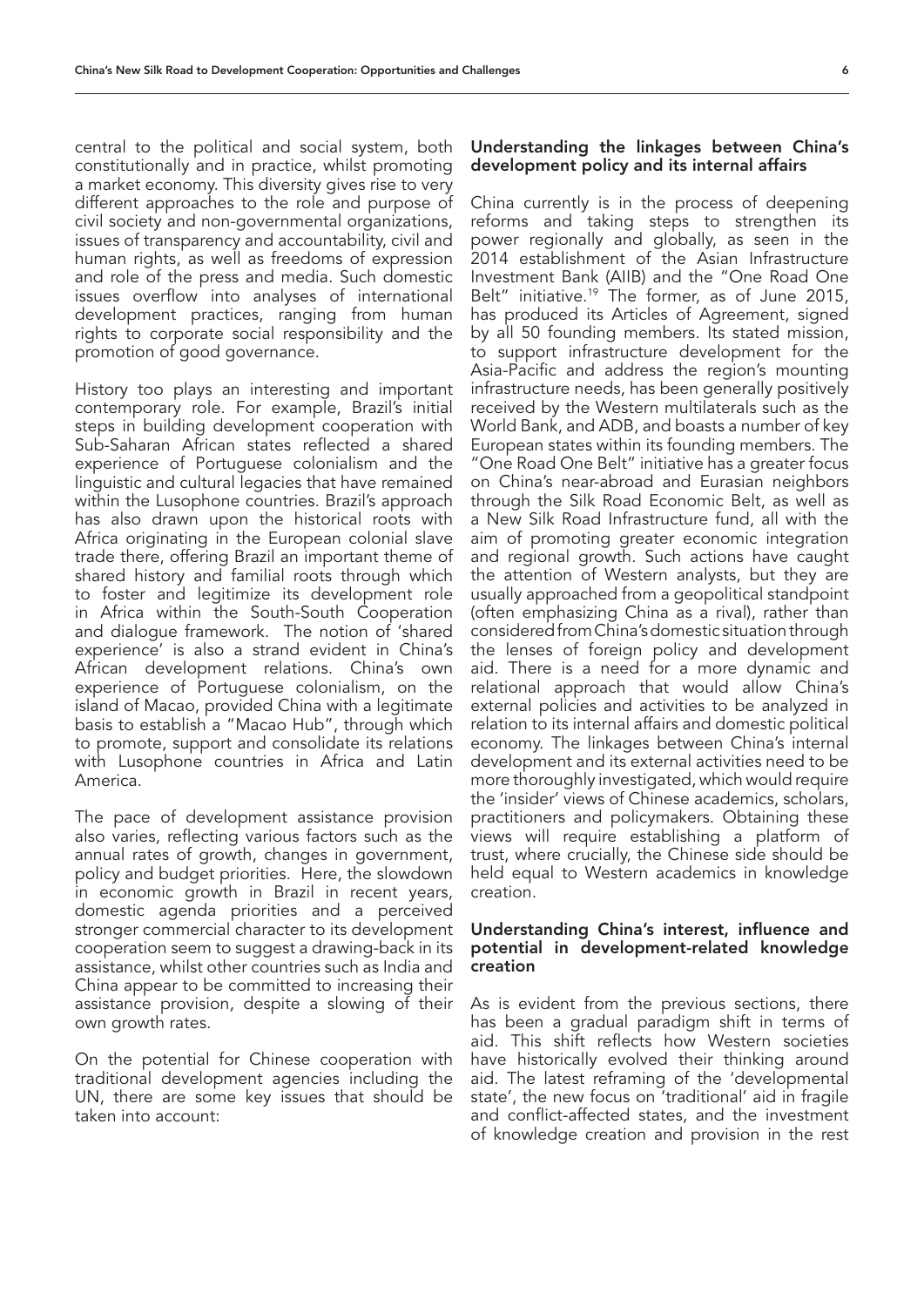of the developing countries are all elements of the West reconceptualizing itself, part of an evolutionary strategy to maintain legitimacy and relevance.<sup>20</sup> China has become aware of this shift, which is reflected in the current Chinese emphasis on learning and knowledge-sharing, and also in its role as an intermediary in conflicts such as in Sudan.<sup>21</sup> There is also a proliferation of Chinese academic interest in international development. Such parallels may create space for cooperation between the North and China, but also competition in the global market for 'aid as knowledge.' Policy researchers will therefore need to focus on how China understands the importance of locally produced knowledge, in relation to its future role as a provider of technical learning in developing countries.

A fascinating question – particularly in relation to the post-2015 debate on technology transfer – is whether and how China's varied provision of aid could expand into providing techno-scientific contributions beyond the infrastructure-focused engineering know-how that has now become a traditional feature of Chinese cooperation. This then begs the question of what influence Chinese epistemic communities have in contributing new knowledge for development and whether Chinese academia could define new conceptualizations of development aid based on China's experience. Exploring this potential certainly opens a possible way forward in the new phase of the UN, which is discussed in the next section.

# China and the Post-2015 Global Development Agenda

A perception that western-led processes lack of legitimacy is one reason for the difference in China's engagement with the Paris Declaration and the Global Partnership for Effective Development Cooperation (GPEDC) in relation to the Millennium Development Goals (MDGs), RIO+20, the UN Framework Convention on Climate Change (UNFCCC) and the Sustainable Development Goals (SDGs). Simultaneous global negotiations on climate, development and financing for development (FFD) make the Post-2015 process a complex one, further complicated by geopolitical tensions and economic challenges. As two Chinese academics wrote in a recent note on the potential for Chinese engagement with the GPEDC, "the governance of international development cooperation is a crucial part of the global governance structure… [in which] China has much fewer fundamental

disagreements with other countries."22 Countries like China are making rapid and real progress on incorporating the different Post-2015 processes (SDGs, climate policy, FFD) into their national frameworks, and the establishment of the AIIB to be "leaner, cleaner, greener" clearly shows the effort to incorporate sustainability goals into the bank's foundations. Productive dialogue can therefore be achieved through a more nuanced understanding of China's positions, which takes into consideration its historical political positions and current domestic contexts, whilst recognizing practical action on development issues at the country-level. The global commitment towards a universal development framework is in and of itself a revolutionary concept in the context of development. Universal SDGs pave the way for a different modus operandi, which could offer a significant opportunity for the UN to promote a more productive process of engagement with China.

### Engaging with China in International **Development**

Thus far the development industry – including the UN – has not made much progress towards establishing effective platforms and processes for genuine mutual learning, despite all the attention and resources that have been devoted to knowledge sharing initiatives. The UN cannot overcome this deficit single-handedly, but with skillful positioning it can achieve a new legitimacy as a convener and enabler of mutual learning processes.

In an era when development knowledge is increasingly recognized as an essential complement to development finance, knowledge exchange and mutual learning offer a way forward for countries that may otherwise have reached an impasse in cooperation, and it is here that the UN can make a difference. This is especially relevant given the universal framing of the SDGs, which will necessarily require a stronger connection between development cooperation and domestic policy learning. This gives an opportunity to signal a new beginning in the dialogue between the UN and China. A genuine commitment to mutual learning in development cooperation would show that developed countries are acquiring greater humility, while a commitment to mutual learning on applying policy lessons to their own domestic contexts would show that they are taking the SDG principle of universality seriously. This would also have genuine benefits; as the effects of austerity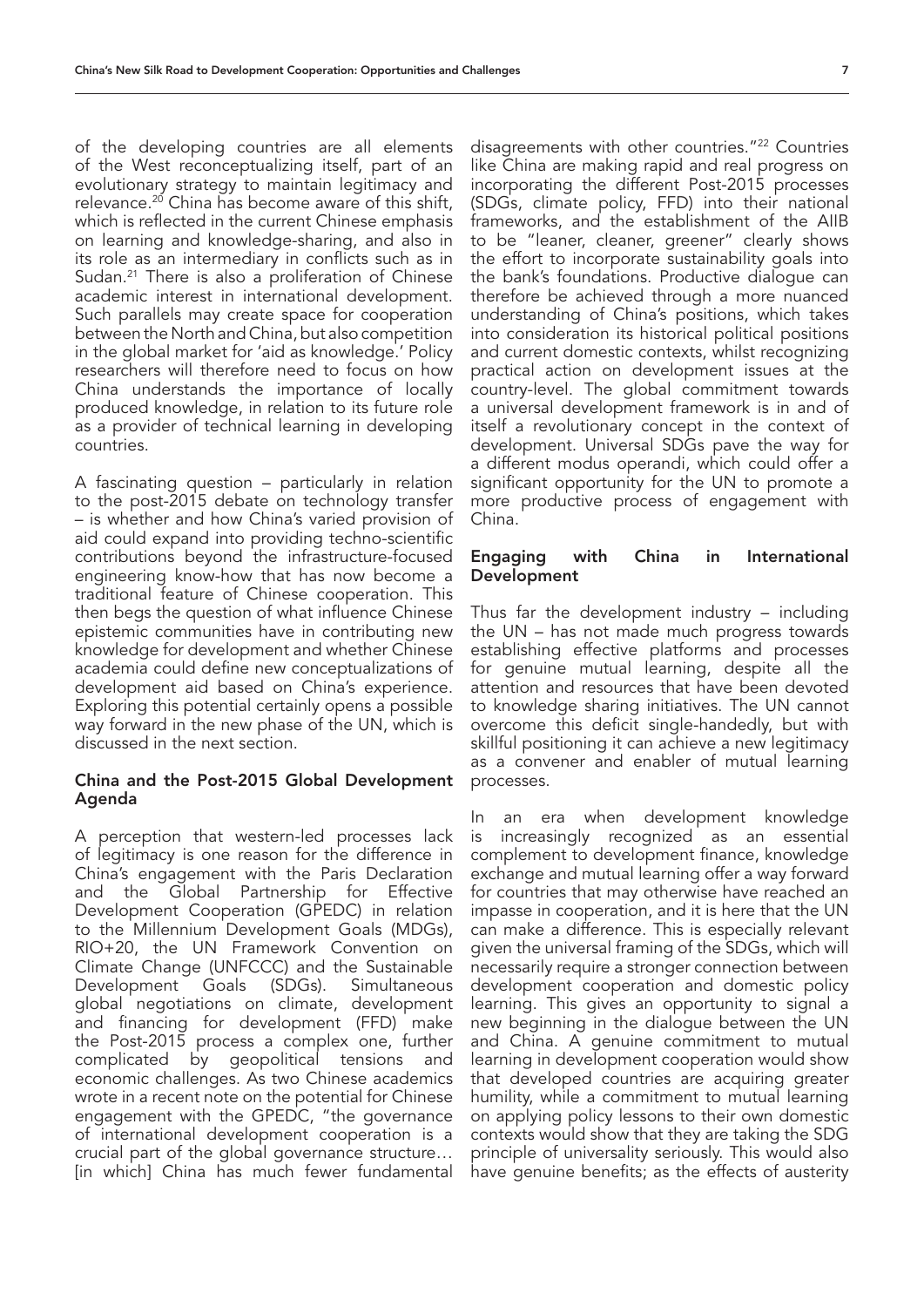As the distribution of global power becomes more fractured, international policy negotiations in coming years are likely to become increasingly messy. This will require established donors to develop greater flexibility and adaptability. Currently, policy-makers from the rising powers seem more comfortable with this uncertain context than their developed country counterparts. One area where the UN will need to show adaptability is in engagement with the new institutions created by rising powers acting together. The large number of European donors, including the UK and Germany, signing up for the China-led Asian Infrastructure Investment Bank suggests that this learning process is already underway. When the AIIB becomes operational, it will potentially offer further opportunities for practical exchange and joint technical learning, especially on infrastructure finance for developing countries.

The UN will need to act not as a coordinator or framework-developer but rather as a broker and supporter of bilateral, trilateral or minilateral engagements to build trust and support mutual learning. China offers specific opportunities and challenges for engagement. In general, though, a strategy focused on knowledge sharing – and in particular on supporting technical exchange among development policymakers and practitioners, and academic exchange among development policy analysts and theorists – offers the greatest potential for progress. As an example, we review some of the features that should form part of such an approach in the case of China.

# Knowledge sharing as a way forward

China is changing the landscape of international development and the new global development architecture. It is therefore imperative to understand the logic of Chinese policy, both because of China's bilateral activities and its multilateral roles. China's role in the New Development Bank (NDB) and the AIIB shows that it – like other BRICS countries – is increasingly influential outside its immediate geographic region. In the wave of economic globalisation, and the growth of its economies, China began to participate more in international affairs. In September 2015, Chinese President Xi Jinping announced that that the Development Research Centre of the State Council in China

will establish an International Development Knowledge Centre. He also announced that China will establish an assistance fund for South-South cooperation, with an initial pledge of \$2billiion in support of developing countries' implantation of the post-2015 development agenda. $23$ 

China is becoming more powerful and assertive in its pathways to development cooperation, yet it does not explicitly want or aim to circumvent cooperation with the North; in fact, the opposite might hold true. What should be recognized is that within China, policymakers are themselves constantly appraising what the role of this increasingly empowered country in the international scene should be. While this might complicate existing relationships, it also represents an opportunity for engagement, since it suggests that China is open to exploring different options for its future development cooperation strategies. As recognized by Li Xiaoyuna, Chairman of the China International Development Research Network, "Chinese development cooperation now faces new challenges… [A]s China moves from its previous, marginal status to being one of the central powers in the global system, it needs to have more multilateral perspectives for its development cooperation program, rather than sticking to bilateral channels... China needs to incorporate the provision of global public goods into its development cooperation programme, rather than primarily focusing on its own economic interests."24 However, in order to take advantage of this opportunity, DAC donor countries and the UN itself need to think about the relevance of what they can offer from a Chinese perspective. This includes asking how this offer could contribute to China's new international development thinking and its critical path, whose current roadmap centers on the Silk Road Fund and 'One Belt One Road' initiative. On the part of the AIIB, the joining of European countries as part of the founding members is a positive development that reinforces not only the legitimacy and inclusivity of the new Chinese-led institution, but offers a seat at the table for these DAC member countries to cooperate with and strengthen China's multilateral engagements.

As far as China is concerned, the DAC appears to be doing business as usual, even if the discourse has shifted from aid effectiveness to effective development cooperation.25 There is clearly a need for improved communication about current DAC thinking and the new approaches that DAC members, rising powers and the least developed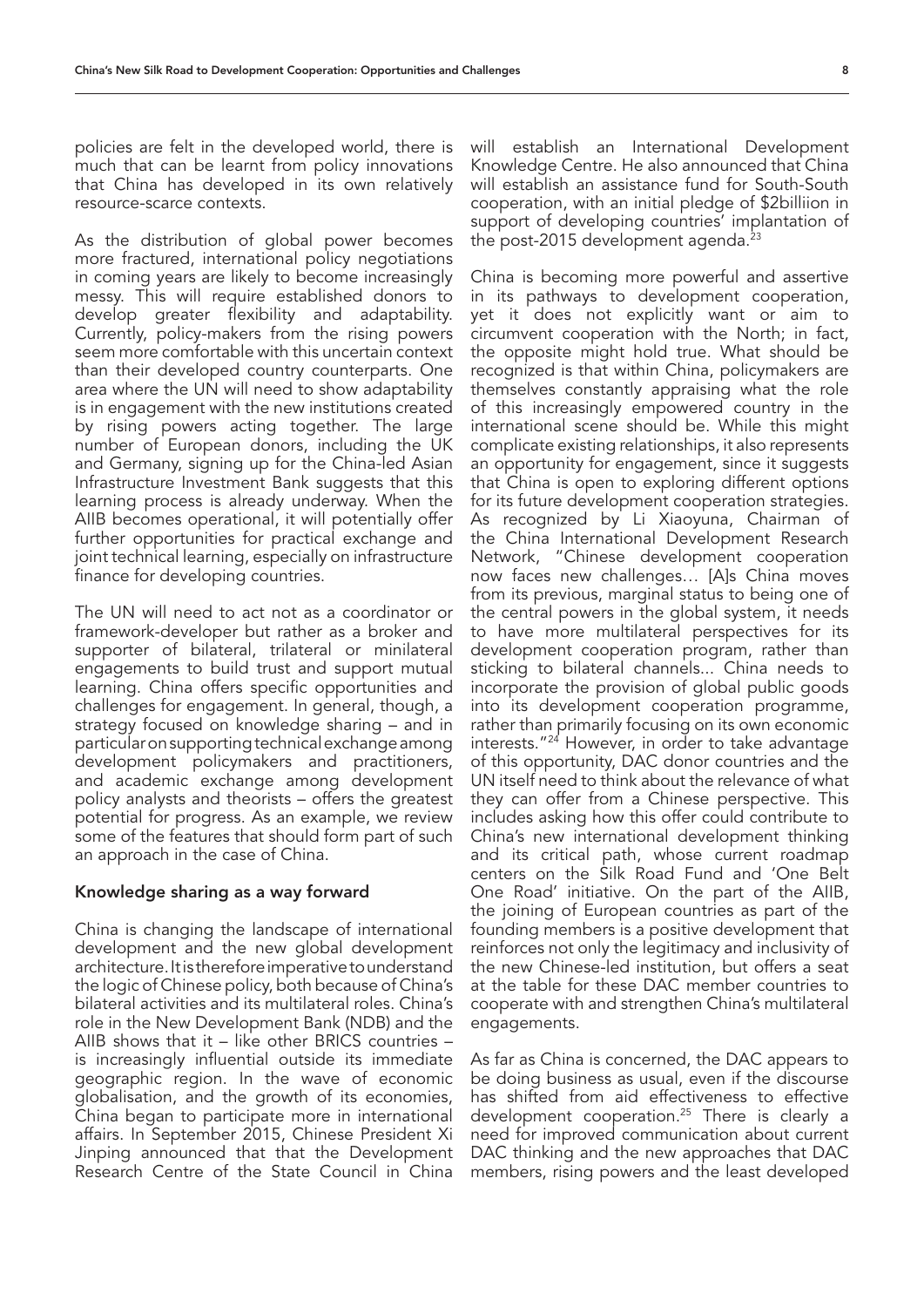countries (LDCs) together are developing through the UN. However, this communication must be designed with greater awareness than has been shown to date of the priorities, perspectives and sensitivities of rising power countries such as China, or it risks triggering renewed concerns about attempts to push China and other BRICS countries in a particular direction.

In addition, there potential that a willingness to engage in genuine mutual learning with China may be compromised by the prevalence of a 'China threat' narrative among policymakers in many UN member countries. This means that openness to learning from Chinese-led development at home and abroad is compromised by disapproval of the Chinese Communist Party's stance on political freedom and human rights. It is imperative that the UN develops a strong alternative narrative on the value of mutual learning on development challenges even where clear political differences remain (potentially, a narrative that acknowledges the SSC principle of non-interference) if it is to engage meaningfully with China and other BRICS countries.

Despite these challenges, there are several potential entry points for an engagement strategy focused on knowledge-sharing in relation to development cooperation. One such potential entry point is to engage with the standards that China currently uses to evaluate its development interventions abroad. As discussed, it is highly unlikely that China will adopt the conventional standards used in the North to monitor and evaluate its development impact. This would suggest that perhaps a more effective approach would be for Western and Chinese academics and practitioners to work together to identify the necessary criteria and specific mechanisms to be put in place to ensure more transparency, efficacy and effectiveness in this changing environment of aid provision.

A priority for the present and the future would then be to engage with Chinese policymakers

and academics to develop these new standards, specific and relevant to Chinese foreign policy priorities, beliefs and values, but also to apply them to Western donors. This would be an opportunity for Western donors to acknowledge that their knowledge is neither absolute nor comprehensive: the best way to secure cooperation with China, is to learn with China.

The mutual understanding and trust developed through this type of initiative could in turn help to convince China of the value of triangular cooperation with bilateral and multilateral agencies. At the moment, China is very careful about any form of triangular cooperation, and will normally undertake it only if recipient countries are clearly playing a leading role in the proposals it receives. The UN could help its DAC member countries to engage with China by brokering contacts with third countries, especially those within China's near-abroad and its SSC sphere of influence. In particular this could include the Central Asian republics, given the focus of the new Chinese development roadmap on the 'New Silk Road'.

China's own development experiences, particularly those of the initial reform era (1978- 1985), have resulted in China committing to a practical approach towards development.<sup>26</sup> The very nature of Chinese development policy is that it is predominantly responsive to demands from state authorities within the developing world. In its engagement for the purpose of development, China has mostly taken a bilateral (state-to-state) demand-driven approach. China provides projects and services as they are demanded by individual governments, with Chinese embassies in recipient countries playing a central role, as they hold regular consultations with national agencies for needs assessment. Development cooperation with China is definitely not simply a bilateral issue, and effective dialogues should be based on concrete issues rather than seeking a common framework or convergence of different approaches.